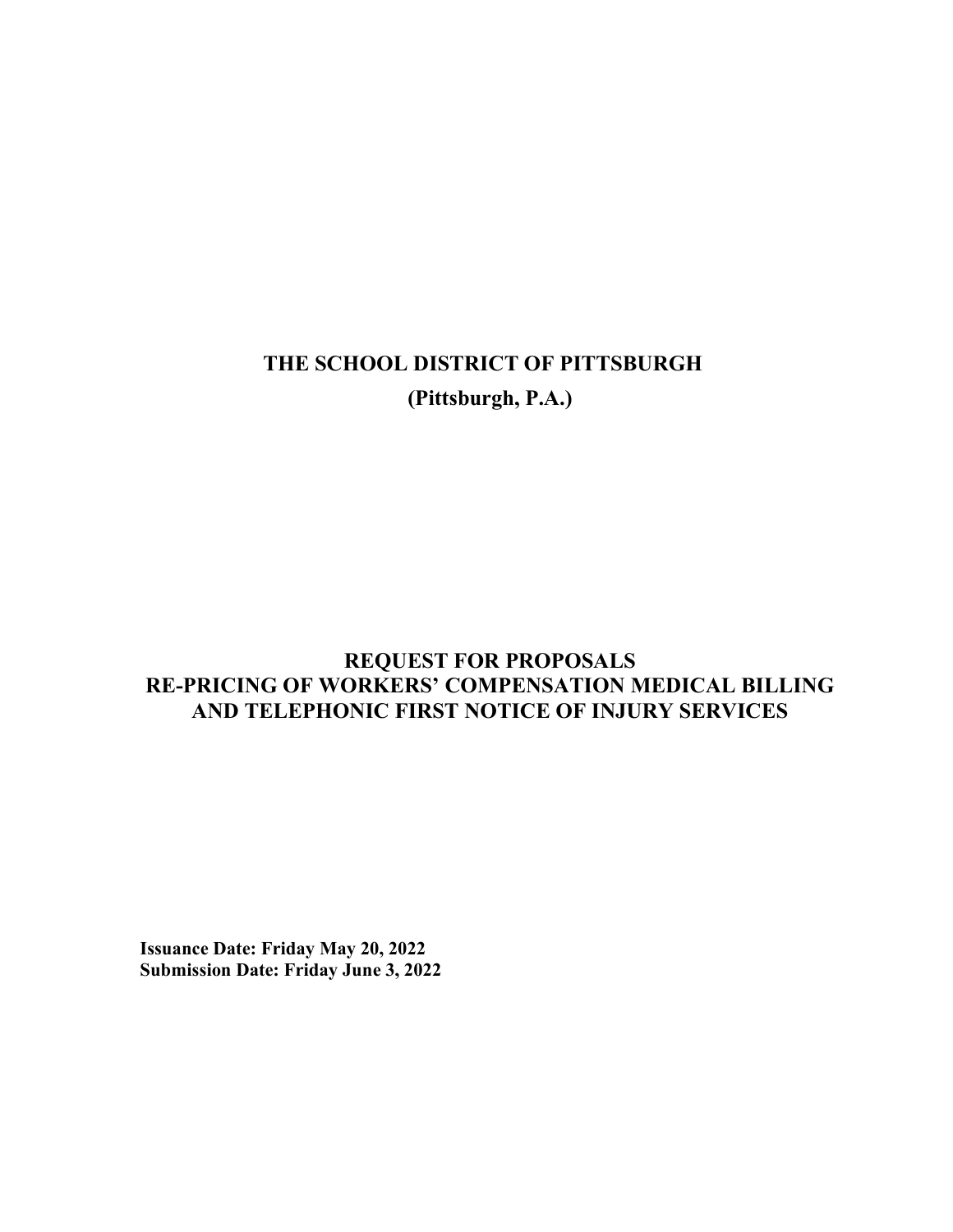#### **Introduction**

The purpose of this Request for Proposals ("RFP") is to obtain Re-pricing of Workers' Compensation medical billing services for the School District of Pittsburgh (the "School District").

The School District shall not bear any costs or obligation with regard to the preparation of a proposal. Any proposals submitted shall be honored for a period of no less than 60 days.

#### Scope of Work

The School District of Pittsburgh requests proposals to conduct re-pricing of Workers' Compensation medical billing for the period beginning July 1, 2022 and ending June 30, 2025, with the option to renew the agreement for an additional period of three-years. The Re-pricing Company shall perform the services with care, skill and diligence, in accordance with the Workers' Compensation Act and be responsible for the professional quality, technical accuracy, completeness and coordination of services furnished under the Act.

The engagement shall include telephonic first notice of loss reporting, coding review and rebundling, state-of-the-art rules engine, PPO management, multiple quality control checks, rapid turn around, utilization agreements integrated with UM services, usual and customary review, fee schedule analysis, pharmacy review, inpatient line item review, enhanced EDI interfaces, hospital line item bill review, fee negotiation and ability to define reports upon request, and in accordance with the Act, all requirements deemed necessary regarding bill repricing and telephonic first notice of loss/report of injury regulations. The successful bidder will also provide telephonic first notice of loss/report of injury services to the District.

The District reserves the right to include or exclude any individual bill or group of bills as it sees fit in the best business interest of the District, at the District's sole discretion.

#### Timetable/Response Submittal

Selection of the firm will be made based on the proposals submitted and possibly oral interviews, if needed. A tentative timetable for the selection of the utility invoice auditor is provided below:

- May 20, 2022 Release of RFP
- June 3, 2022 Receipt of Proposals
- June 22, 2022 Legislative Approval by Board of School Directors

Upon the release of this RFP and during the conclusion of the selection process, there shall be no communication between any prospective respondents and/or their lobbyist, authorized/unauthorized agent(s) with any staff of the School District, or any elected or appointed official of the School District and/or their staff, except as provided for in the RFP. Any violation of this provision by any prospective firm and/or its agent shall be immediate grounds for disqualification.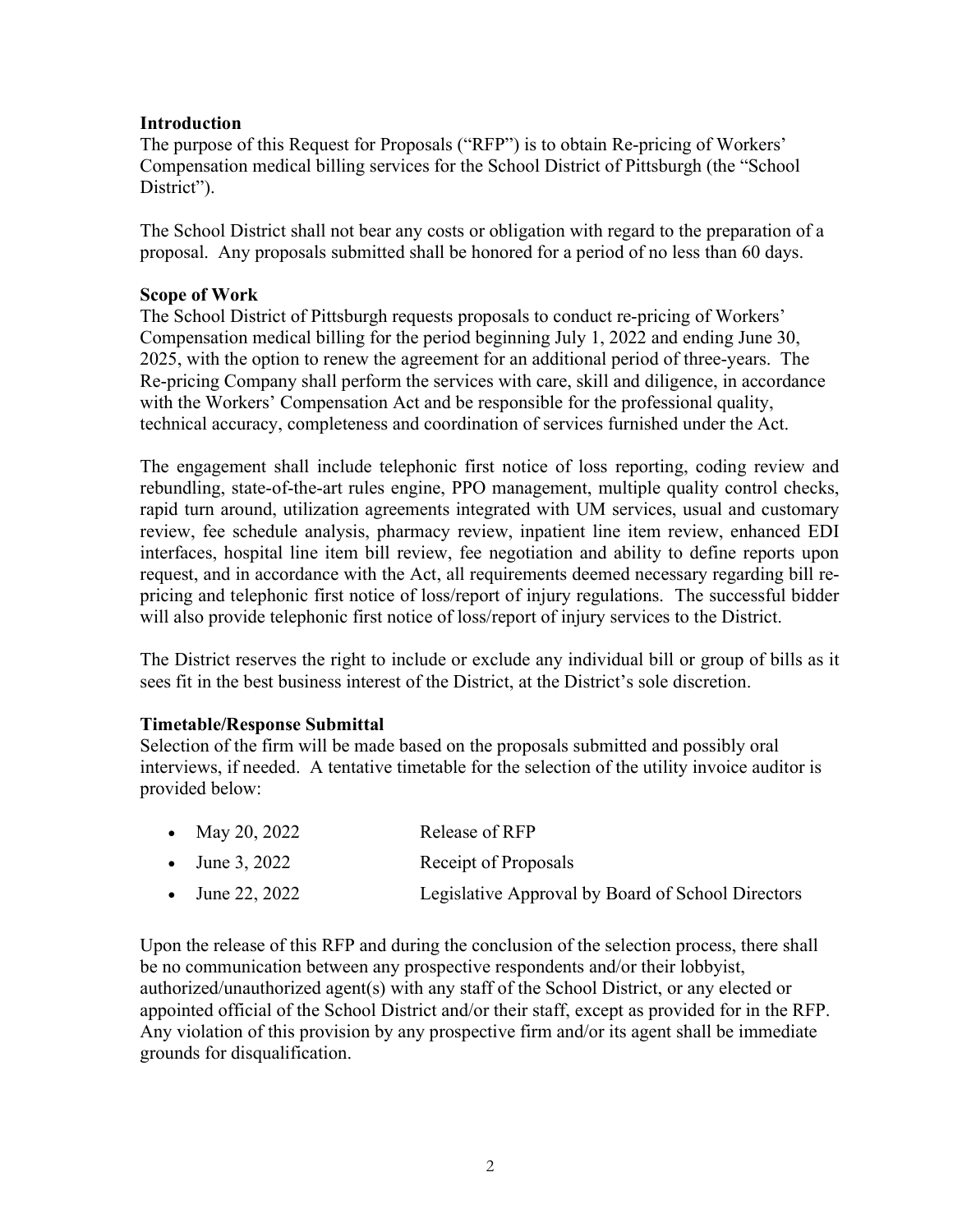All proposals for re-pricing shall be submitted to the School District as follows:

Ronald Joseph Chief Financial Officer School District of Pittsburgh 341 South Bellefield Avenue Pittsburgh, PA 15213 Tel: (412) 529-3777

One (1) original and four (4) copies of the proposal shall be prepared and submitted to the School District in such form as is set forth in this RFP by 12:00 p.m. on Friday, June 3, 2022.

Proposals, including any/all attachments, cover letter and tabs should not exceed fifty (50) pages in length on  $8\frac{1}{2}$ " X 11" paper, single spaced using a minimum font size of 10 pt.

Proposals should be submitted in accordance with the instructions detailed below. The School District reserves the right to select a proposal in its entirety or some portion(s) thereof. Furthermore, the School District reserves the right to reject any and all proposals and to waive irregularities.

Proposals which are submitted in electronic format or faxed will not be accepted.

Any questions regarding this RFP should be addressed to Melanie Wittman Workers' Compensation Manager at mwittman1@pghschools.org.

# Specific Response Requirements

Responses should address the following questions or requests for information and be organized so that the specific questions or requests for information each begin on a new page with the question repeated at the top of the page.

# I. Letter of Transmittal

Each proposal should be accompanied by a letter of transmittal which summarizes key points of the proposal and which is signed by an officer of the firm who is responsible for committing the firm's resources. Please indicate the location of your firm's offices in the Commonwealth of Pennsylvania.

### II. Service Team

Provide brief resumes for the following individuals who will be assigned to the School District's account, including any relevant experience for each individual. Please include only those individuals who will work on behalf of the School District.

### III. Firm Experience

Describe the firm's relevant bill re-pricing and 1-800 first notice of injury experience for the past 2 years, including the following categories: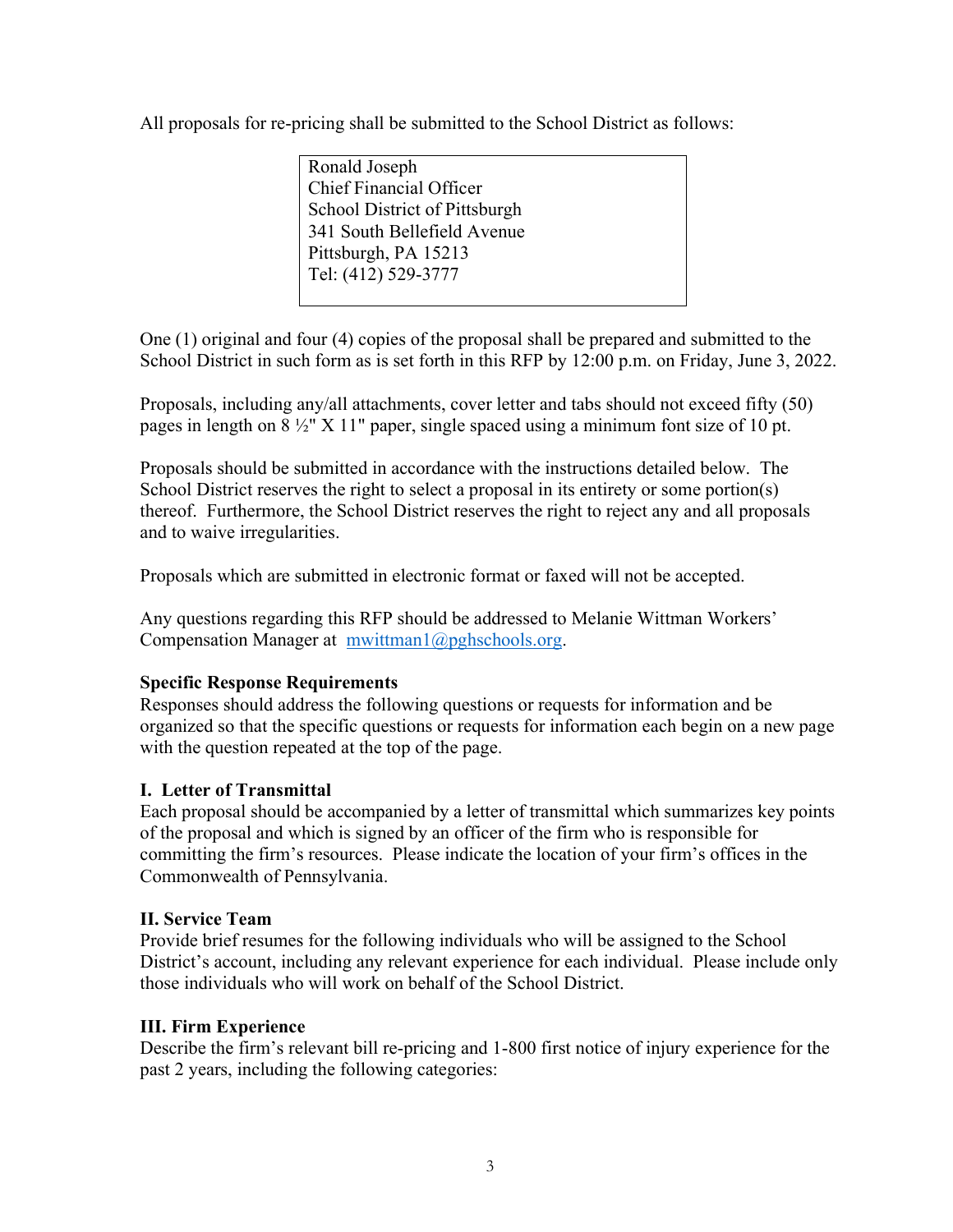- A. All Pennsylvania school districts.
- B. All State and local governments.
- C. All Pennsylvania self-insured entities.

Please include the names and contact information for at least three references from the above three categories.

### IV. Plan of Work

Please provide a very detailed plan of work describing how your firm would accomplish the work requested in the scope of work. Please address each of the following questions:

- Will a dedicated person/team be assigned to perform the entire medical bill re-pricing for the School District of Pittsburgh?
- Where will the re-pricing of bills be performed?
- Describe your medical bill review process and the hospital bill review process.
- Please be specific in describing your fee structure, such as per line charges, minimums, nurse review, header charges, and PPO savings percentages, duplicates, etc.
- What is your average turn around time for bill re-pricing, and how is this monitored?
- What other services are included in your re-pricing fees, such as pre/post utilization review, unbundling, etc.
- Please provide a probable total cost and associated savings to the School District of Pittsburgh for re-pricing services for the year 2022/2023. This estimate can be renegotiated on an annual basis for contract extensions.
- How often have you had to defend your bill reductions to the PA Bureau of Workers' Compensation?
- Please provide examples of report formats. Can reports be customized? Are nurse reviews, PPO and fee schedule fees itemized within your reports/invoices?
- The School District of Pittsburgh will retain ownership of the medical bill re-pricing data. If your contract is terminated or not renewed, what steps will you take to ensure a smooth transition to the new re-pricing company? Are there any limitations on information and data transfer?

### V. Pricing Strategy

Please detail the cost proposal for the engagement.

### VI. Firm Information/Equal Employment Opportunity

- A. Describe your firm's equal employment opportunity policies and programs.
- B. Has your firm or any of its employees, or anyone acting on its behalf, ever been convicted of any crime or offense arising directly or indirectly form the conduct of your firm's business or have any of your firm's officers, directors or persons exercising substantial policy discretion ever been convicted of any